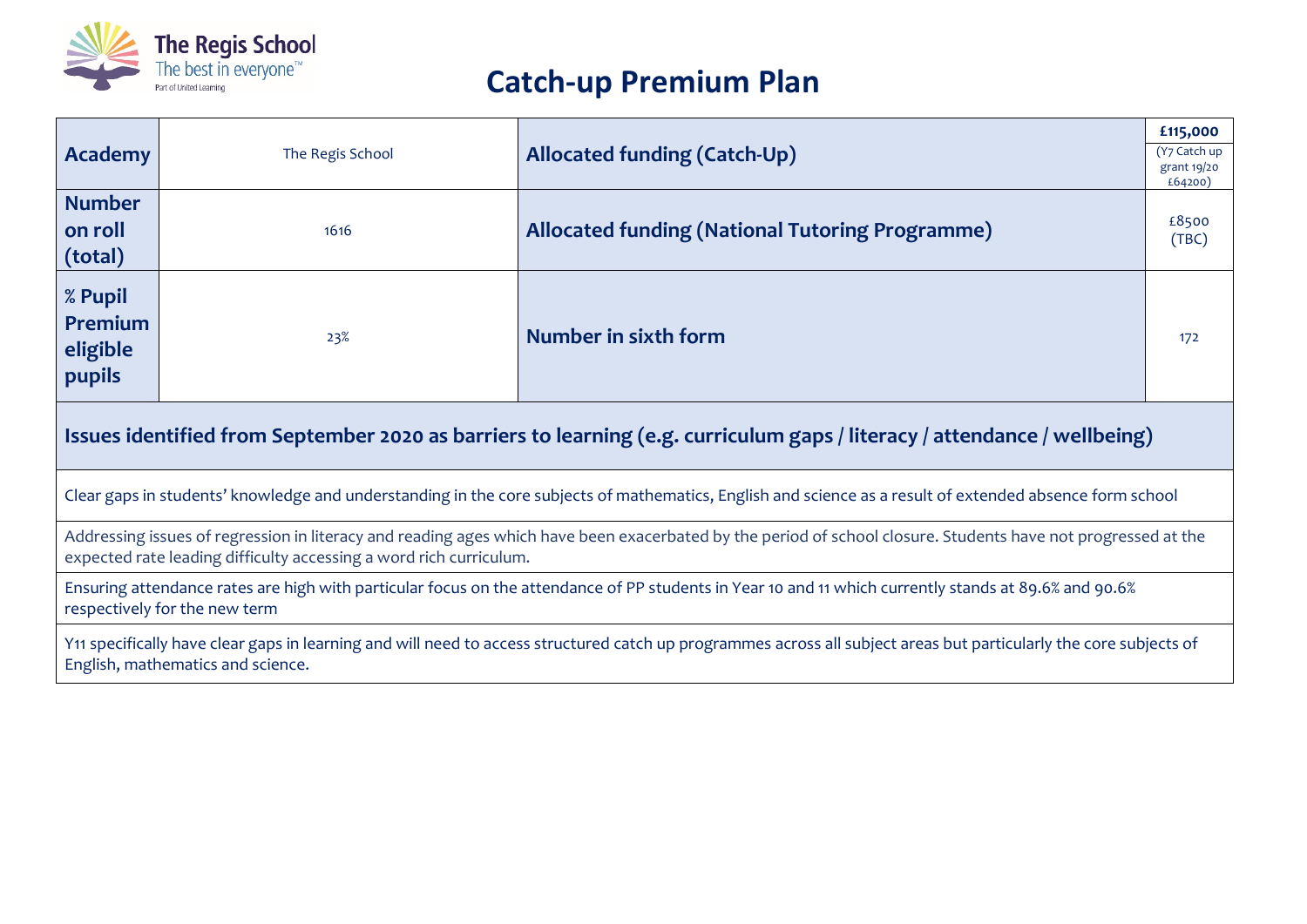| <b>Teaching and Whole School Strategies</b> |                                                                                                                                                                       |                                                                                                                                                                                                                                                                                                                                                                                                         |         |
|---------------------------------------------|-----------------------------------------------------------------------------------------------------------------------------------------------------------------------|---------------------------------------------------------------------------------------------------------------------------------------------------------------------------------------------------------------------------------------------------------------------------------------------------------------------------------------------------------------------------------------------------------|---------|
| <b>Year Group</b>                           | <b>Actions</b>                                                                                                                                                        | <b>Intended impact</b>                                                                                                                                                                                                                                                                                                                                                                                  | Cost    |
| $\overline{7}$                              | Literacy intervention: Additional Direct Instruction<br><b>Staffing</b>                                                                                               | Students with a reading age below ARE selected to receive intervention during some MFL<br>and Creative Technologies lessons in order to catch up and address low literacy and reading<br>skills. Students will receive Direct Instruction through MFL and some students will receive<br>this through inclusion. MFL staff are teaching DI but additionally HLTAs are taking groups at<br>the same time. | £12,541 |
| $\overline{7}$                              | Literacy intervention: Direct Instruction Materials                                                                                                                   | Materials to run the Direct Instruction programme will be purchased to replenish existing<br>stocks. Each student will receive their own workbook and set of classroom stationery.                                                                                                                                                                                                                      | £2000   |
| $\overline{7}$                              | HLTA/TA in Class Support (NWS/GTE/DCS)                                                                                                                                | TAs will be deployed to set 5 student classes to assist teachers in the delivery of the<br>curriculum. Students will be supported in classrooms to ensure they can access the richness<br>of the curriculum and to specifically support students to catch up.                                                                                                                                           | £12,615 |
| $\overline{7}$                              | Full Time Literacy Tutor                                                                                                                                              | The literacy tutor is employed to ensure accurate testing results for students in NGRT and<br>STAR reading tests. The literacy tutor will support the Assistant Principal by administering<br>testing and teaching Direct Instruction to small groups of students below ARE and support<br>the development of students with low reading ages exacerbated by the extended period of<br>school closure.   | £17,245 |
| $\overline{7}$                              | Accelerated Reader Programme                                                                                                                                          | AR will be used to promote reading whole-school, especially with Year 7 pupils who may not<br>have read much during the lockdown period. All students in Year 7 will use this as a guide to<br>choose reading books which are age appropriate as well as encouraging students to read<br>more to receive rewards.                                                                                       | £1,800  |
| $\overline{7}$                              | Lexia Programme                                                                                                                                                       | The Lexia programme will be used to track progress of students receiving intervention and<br>produce bespoke work packs for homework for the students receiving this intervention.                                                                                                                                                                                                                      | £2,167  |
| 7,8,9,10,11                                 | Whole School reading resources                                                                                                                                        | Students gain universal access to ambitious and appropriately pitched texts from an agreed<br>canon. The exposure to a high number of tier 1 and 2 words will support students'<br>understanding and ability to learn more effectively across the curriculum.                                                                                                                                           | £500    |
| 7,8,9,10,11                                 | Ensure that the home learning offer is updated and<br>made available to all parents in the event of a<br>student absence for self- isolation and/or local<br>lockdown | Students who are unable to be in school can still access the entire school curriculum through<br>the UL hub / Oak National Academy. Every lesson is available with appropriate resources and<br>support. The impact of this will be students keeping up and not just catching up with subject<br>knowledge.                                                                                             | £Ο      |
| 7,8,9,10,11                                 | Continued focus on Rosenshine & specific TLAC<br>strategies leading to all students knowing more and<br>remembering more of the common curriculum<br>being taught.    | Evidence-based strategies are supporting students' learning potential in knowing more and<br>remembering more. The TLAC strategies in particular are allowing students' to maximise<br>learning and retain key subject knowledge.                                                                                                                                                                       | £O      |
| 7,8,9,10,11                                 | Sharing of best practice through trust-wide<br>webinars which include a focus on curriculum, T&L,<br>behaviour and pupil premium                                      | Trust-wide webinars will give teachers access to the very best of what exists across the MAT.<br>This will lead to the most effective classroom practice being shared and student learning<br>optimised.                                                                                                                                                                                                | £O      |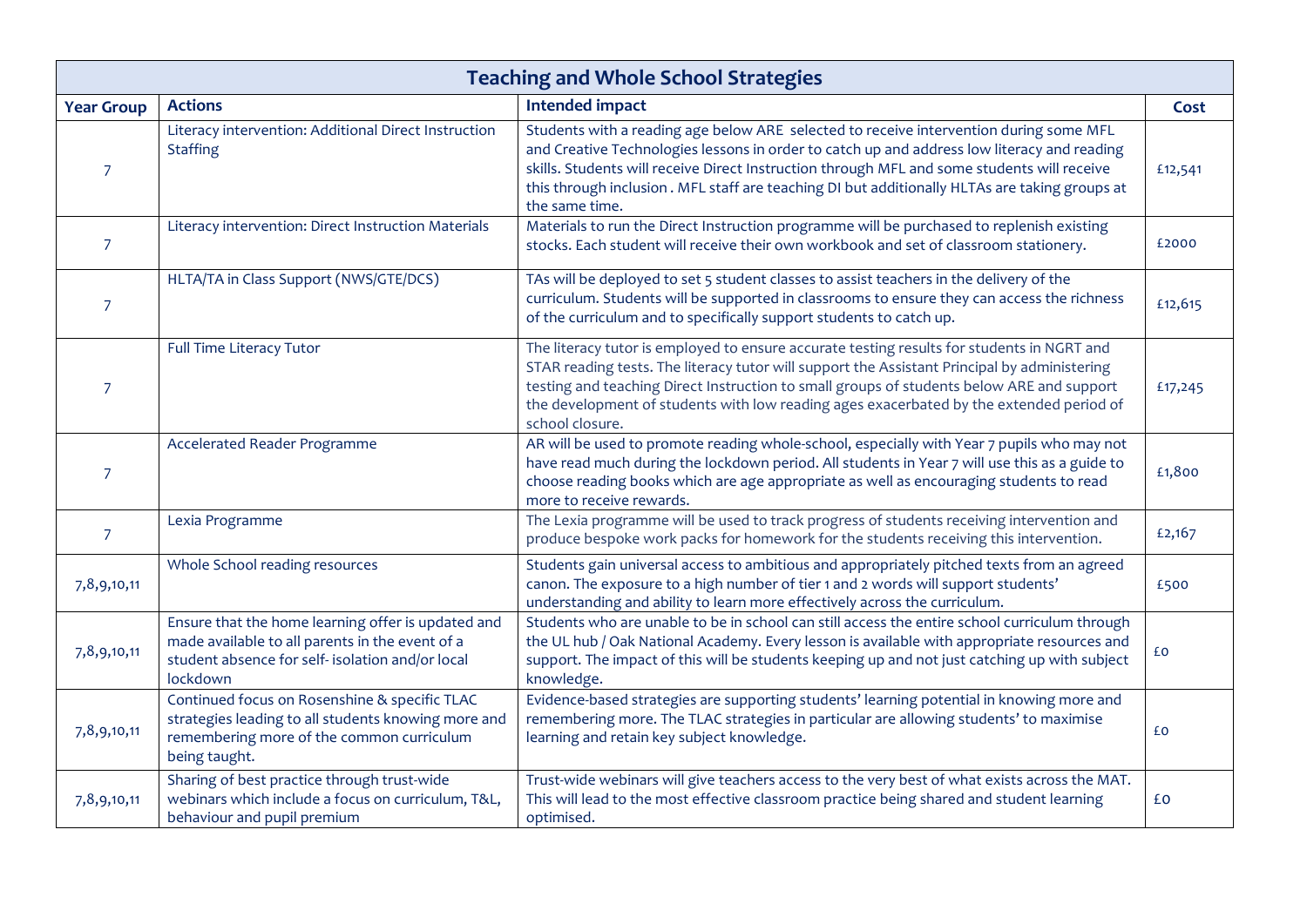| 7,8,9,10,11                            | Leaders to track and monitor catch up strategies<br>closely looking at low effort - high impact successes<br>and continually refining practice to ensure learning<br>gaps are closed in the most effective and timely<br>manner. | Quality first teaching remains the single most effective strategy for closing learning gaps. A<br>focus on curriculum sequencing and RAG rating each curriculum subject area will help HOF to<br>target specific subject domain knowledge students are not yet secure in. A cycle of plan - do<br>- review will also support leaders' understanding of effective catch up in the classroom. | £٥      |
|----------------------------------------|----------------------------------------------------------------------------------------------------------------------------------------------------------------------------------------------------------------------------------|---------------------------------------------------------------------------------------------------------------------------------------------------------------------------------------------------------------------------------------------------------------------------------------------------------------------------------------------------------------------------------------------|---------|
| Year <sub>7</sub>                      | Visualisers for all Year 7 classrooms (10) and 'Nomad<br>Packs'                                                                                                                                                                  | These will support high quality T&L as they will enable staff to model from the front (staff<br>cannot freely move around the classroom). Nomad packs support high quality T&L for those<br>staff that are displaced due to Year 7 bubble.                                                                                                                                                  | £1,000  |
| Y <sub>11</sub> and<br>whole<br>school | Raising standards lead Y11 will reduce own teaching<br>to support teaching and learning in Y11.                                                                                                                                  | Reduction of teaching to allow RSL to drive the Y11 strategy including curriculum delivery,<br>intervention and catch up programme ensuring this key year is prioritised.                                                                                                                                                                                                                   | £10,000 |
|                                        |                                                                                                                                                                                                                                  | <b>Total Cost</b>                                                                                                                                                                                                                                                                                                                                                                           | £59,868 |
|                                        |                                                                                                                                                                                                                                  | Allocated cost from catch up Grant                                                                                                                                                                                                                                                                                                                                                          | £59,695 |

| <b>Targeted Strategies</b> |                                                                                                                                                                                                                                                    |                                                                                                                                                                                                                                                                                                                                                                                                                                                                                        |        |
|----------------------------|----------------------------------------------------------------------------------------------------------------------------------------------------------------------------------------------------------------------------------------------------|----------------------------------------------------------------------------------------------------------------------------------------------------------------------------------------------------------------------------------------------------------------------------------------------------------------------------------------------------------------------------------------------------------------------------------------------------------------------------------------|--------|
| <b>Year Group</b>          | <b>Actions</b>                                                                                                                                                                                                                                     | <b>Intended impact</b>                                                                                                                                                                                                                                                                                                                                                                                                                                                                 | Cost   |
| 7,8,9,10,11                | Ensure that the new SENECA PREMIUM platform is<br>rolled out successfully and monitor the usage across<br>year groups                                                                                                                              | Students have access to smart assignments, bespoke revision materials based on a work<br>completion algorithm, and wrong answer analysis for all subject based exam revision. Staff<br>and students will be able to identify learning gaps and set bespoke homework and revision<br>that covers these gaps. Analysis of students' work then builds over time and interleaved<br>practice and revision is created. Supported by identified Seneca lead and overseen by an AAP.          | £5,585 |
|                            | NGRT reading test (start and end of the academic<br>Year)                                                                                                                                                                                          | NGRT tests will be used as a way to set students in Year 7. They will be used in conjunction<br>with a variety of other methods to ascertain reading levels and as a way to track student<br>progress in Direct Instruction teaching groups. Students will be tested regularly to assess<br>progress over time. This data will also be reported home to parents as a way of making clear<br>the strategies and methods the school will be using to develop reading skills in students. | £3,035 |
|                            | Midyis Testing for all students                                                                                                                                                                                                                    | To support staff in correctly identifying individual student and cohort strengths identifying<br>those in need of additional support and alongside primary teacher assessment data set<br>appropriate targets in the absence of validated KS2 SATs data.                                                                                                                                                                                                                               | £3,500 |
| 7,8,9,10,11                | 1-1 / small group tutoring (NTP)                                                                                                                                                                                                                   | Targeted support and catch up for 60 specific students identified as having significant gaps in<br>learning due to extended school closure. This will focus on English and maths and support<br>mapped to the UL curriculum.                                                                                                                                                                                                                                                           | £3,500 |
| 11                         | Master Class - targeted End / Ma intervention for<br>KS4. High ability students targeting potential L9 are<br>taught after school in streamed classes to fill gaps in<br>knowledge which have widened during extended<br>period of school closure. | To target students aiming for L9 in En and Ma and provide bespoke catch up package that<br>accelerates their learning and ensures they have the opportunity to reach their full potential.                                                                                                                                                                                                                                                                                             | £4,068 |
| 7,8,9                      | Mathematics and English homework support club                                                                                                                                                                                                      |                                                                                                                                                                                                                                                                                                                                                                                                                                                                                        | £0     |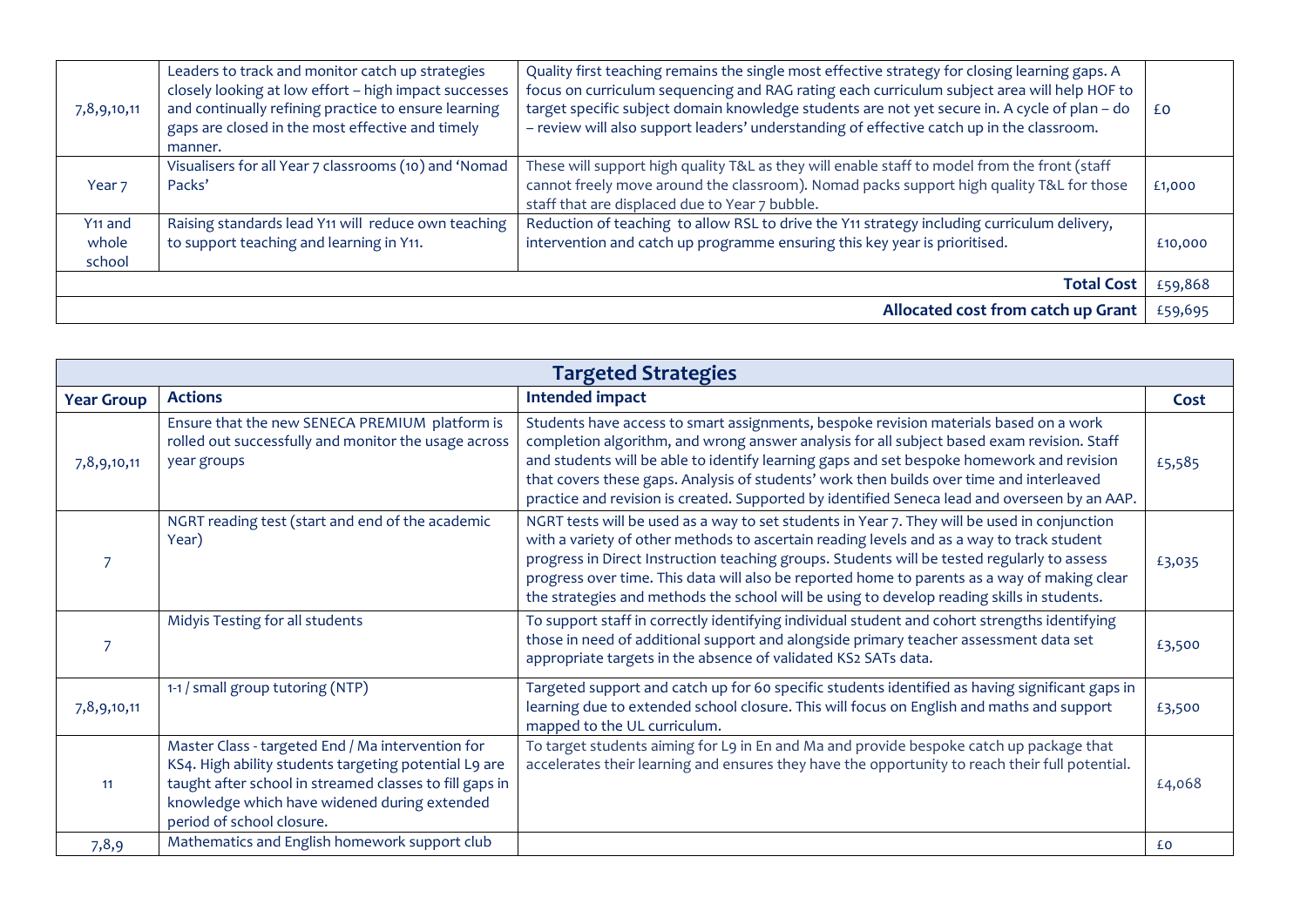|                                    |                                                                                                                                            | Focused approach to homework supporting the core subject areas. Homework is set daily to<br>support catch up which incorporates reading, self-quizzing through the use of subject wide<br>knowledge organisers and Hegarty maths.                                   |         |
|------------------------------------|--------------------------------------------------------------------------------------------------------------------------------------------|---------------------------------------------------------------------------------------------------------------------------------------------------------------------------------------------------------------------------------------------------------------------|---------|
| 7,8,9,10,11                        | Hegarty maths subscription (homework catch up)                                                                                             | Close and systematic tracking of Hegarty maths student completion rates. Focus on number<br>of questions answered correctly and time spent completing the tasks / videos. Monthly<br>report produced tracking individual student success at class and school level. | £600    |
| 7,8,9,10,11                        | Purchase of chrome book for targeted students to<br>close the digital divide and ensure all students can<br>access appropriate IT at home. | Student will not be disadvantaged because they will be able to access the online curriculum<br>at home during period of isolation or lockdown. Additionally supporting students with<br>closing                                                                     | £10,000 |
|                                    |                                                                                                                                            | <b>Total Cost</b>                                                                                                                                                                                                                                                   | £30,288 |
| Allocated cost from catch up Grant |                                                                                                                                            |                                                                                                                                                                                                                                                                     | £30,200 |

| <b>Wider Strategies</b>            |                                                                                                                                                                                                                                                                                              |                                                                                                                                                                                                                                                                                                                                       |         |
|------------------------------------|----------------------------------------------------------------------------------------------------------------------------------------------------------------------------------------------------------------------------------------------------------------------------------------------|---------------------------------------------------------------------------------------------------------------------------------------------------------------------------------------------------------------------------------------------------------------------------------------------------------------------------------------|---------|
| <b>Year Group</b>                  | <b>Actions</b>                                                                                                                                                                                                                                                                               | Intended impact                                                                                                                                                                                                                                                                                                                       | Cost    |
| 11                                 | Tutor time intervention - targeted English and<br>maths intervention                                                                                                                                                                                                                         | Members of teaching staff in English and maths are leading on teaching small booster classes<br>3 times a week supporting Year 11 students. Reviewed every half term for impact.                                                                                                                                                      | £O      |
| Y <sub>11</sub>                    | Support to all faculties to initiate intervention /<br>support targeted at Y11 catch-up                                                                                                                                                                                                      | Faculties will be able to bid directly to the Principal for additional resources targeted at<br>supporting Y11 students to close gaps in learning which have been developed as a result of<br>the extended period of school closure.                                                                                                  | £15,000 |
| 10,11                              | Attendance support Team - 0.4 of Pupil Premium<br>Attendance Support officer to focus specifically on<br>the attendance of the Y10 / 11 PP cohort<br>implementing attendance action plans for students<br>with attendance below 90%. Current attendance of<br>these groups is a key concern. | Targeted operational presence in following up on daily student absence leading to Increase in<br>regular attendance leading to improved learning outcomes. All absence is now followed by a<br>first day phone call from one of the attendance team and there is support to returning<br>students. Impact and focus monitored weekly. | £6,778  |
| 7,8,9,10,11                        | Departments identify key Covid catch up strategies<br>for each year group through strategic plans                                                                                                                                                                                            | Subject areas have clearly identified subject specific issues for each year groups and planned<br>strategies that mitigate against the lost learning time during the extended period of closure.                                                                                                                                      | £O      |
| 10, 11                             | Purchase of additional IT to support exam groups<br>who have no access to IT suites due to COVID risk<br>assessment.                                                                                                                                                                         | Students are able to access IT to complete coursework in BTEC exam subjects.                                                                                                                                                                                                                                                          | £3,400  |
| <b>Total Cost</b>                  |                                                                                                                                                                                                                                                                                              |                                                                                                                                                                                                                                                                                                                                       | £25,178 |
| Allocated cost from catch up Grant |                                                                                                                                                                                                                                                                                              |                                                                                                                                                                                                                                                                                                                                       | £25,105 |